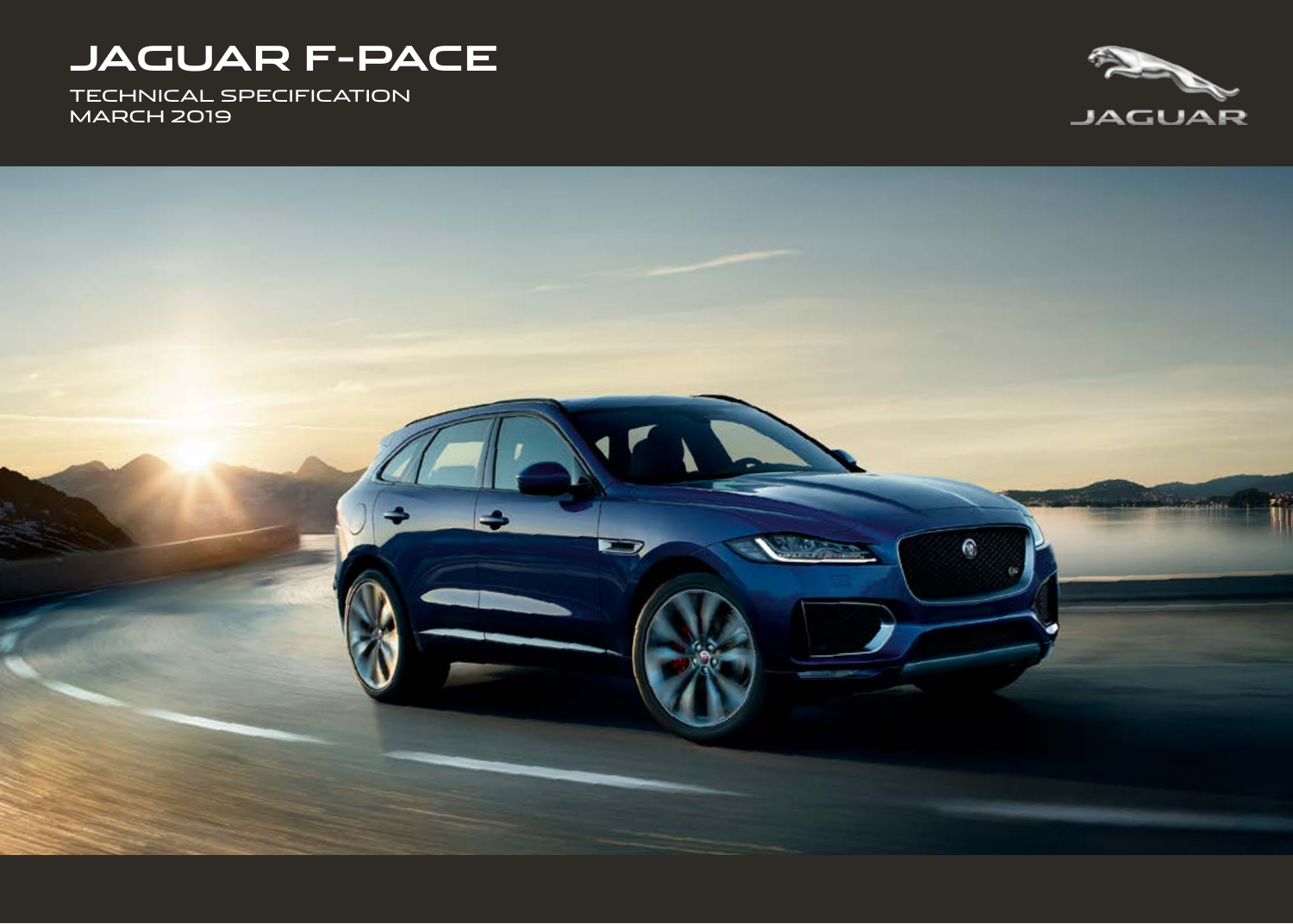## JAGUAR F-PACE TECHNICAL SPECIFICATION

You can select from a choice of diesel or petrol engines. These engines are designed for clean and efficient combustion and are all equipped with Stop/Start technology.

| <b>ENGINES</b>                               |             |                 |                           | 2.0 LITRE 4-CYLINDER<br>RWD TURBOCHARGED<br><b>DIESEL</b> |                           | 20d 2.0 LITRE 4-CYLINDER<br>RWD TURBOCHARGED<br><b>DIESEL</b> |                           | 20d 2.0 LITRE 4-CYLINDER<br>AWD TURBOCHARGED<br><b>DIESEL</b> |  |
|----------------------------------------------|-------------|-----------------|---------------------------|-----------------------------------------------------------|---------------------------|---------------------------------------------------------------|---------------------------|---------------------------------------------------------------|--|
| Capacity                                     | cc          |                 | 1,999                     |                                                           |                           | 1.999                                                         |                           | 1.999                                                         |  |
| EEC-PS (kW)<br>Maximum power                 |             |                 | 163 (120)                 |                                                           |                           | 180 (132)                                                     |                           | 180 (132)                                                     |  |
| @rev/min<br>rpm                              |             | 4,000           |                           | 4,000                                                     |                           |                                                               | 4,000                     |                                                               |  |
| EEC-Nm (lb.ft.)<br>Maximum torque            |             | 380 (280)       |                           | 430 (317)                                                 |                           | 430 (317)                                                     |                           |                                                               |  |
| @rev/min<br>rpm                              |             | 1,750-2,500     |                           | 1,750-2,500                                               |                           |                                                               | 1,750-2,500               |                                                               |  |
| No, of cylinders/Valves per cylinder         |             |                 | 4/4                       |                                                           | 4/4                       |                                                               |                           | 4/4                                                           |  |
| Cylinder layout                              |             |                 | Inline                    |                                                           |                           | Inline                                                        |                           | Inline                                                        |  |
| Bore/stroke                                  | (mm)        |                 | 83.0/92.35                |                                                           |                           | 83.0/92.35                                                    |                           | 83.0/92.35                                                    |  |
| Compression ratio                            |             | (3)             | $15.5 +/- 0.5$            |                                                           |                           | $15.5 +/- 0.5$                                                |                           | $15.5 +/- 0.5$                                                |  |
| <b>FUEL ECONOMY</b>                          |             |                 | Manual                    |                                                           | Auto                      |                                                               | Auto                      |                                                               |  |
| Fuel tank capacity - useable litres          |             |                 | 60                        |                                                           |                           | 60                                                            |                           | 60                                                            |  |
| Diesel Exhaust Fluid (DEF) - useable litres  |             |                 | 17                        |                                                           | 17                        |                                                               | 17                        |                                                               |  |
| Diesel/Gasoline Particulate Filter (DPF/GPF) |             |                 | $\bullet$                 |                                                           |                           | $\bullet$                                                     |                           | $\bullet$                                                     |  |
| FUEL ECONOMY - NEDC EQUIVALENT [NEDC2]*      |             |                 | <b>Class A</b>            | <b>Class B</b>                                            | <b>Class A</b>            | <b>Class B</b>                                                | <b>Class A</b>            | <b>Class B</b>                                                |  |
| NEDC2<br>Consumption                         | Urban       | $1/100km$ (mpg) | 6.4(44.1)                 | 6.4(44.1)                                                 | 6.6(42.8)                 | 6.7(42.2)                                                     | 6.6(42.8)                 | 6.8(41.5)                                                     |  |
|                                              | Extra Urban | $1/100km$ (mpg) | 4.7(60.1)                 | 4.9(57.6)                                                 | 4.9(57.6)                 | 5.1(55.4)                                                     | 5.2(54.3)                 | 5.4(52.3)                                                     |  |
|                                              | Combined    | $1/100km$ (mpg) | 5.3(53.3)                 | 5.5(51.4)                                                 | 5.5(51.4)                 | 5.7(49.6)                                                     | 5.7(49.6)                 | 5.9(47.9)                                                     |  |
|                                              | Urban       | (g/km)          | 168                       | 170                                                       | 173                       | 176                                                           | 174                       | 178                                                           |  |
| NEDC2<br>CO <sub>2</sub> Emissions           | Extra Urban | (g/km)          | 125                       | 130                                                       | 130                       | 135                                                           | 137                       | 142                                                           |  |
|                                              | Combined    | (g/km)          | 140                       | 144                                                       | 146                       | 150                                                           | 151                       | 155                                                           |  |
| <b>FUEL ECONOMY - WLTP**</b>                 |             |                 | TEL - TEH <sup>+</sup>    |                                                           | TEL - TEH <sup>+</sup>    |                                                               | TEL - TEH <sup>+</sup>    |                                                               |  |
| <b>WLTP</b><br>Consumption                   | Low         | l/100km (mpg)   | $7.4 - 8.2$ (38.1 - 34.6) |                                                           |                           | $8.0 - 8.8$ (35.1 - 32.3)                                     |                           | $8.6 - 9.2$ (32.8 - 30.8)                                     |  |
|                                              | Medium      | $1/100km$ (mpg) | $5.9 - 6.7$ (47.7 - 42.5) |                                                           | $6.1 - 6.8$ (46.5 - 41.6) |                                                               |                           | $6.5 - 7.2$ (43.6 - 39.4)                                     |  |
|                                              | High        | $1/100km$ (mpg) | $5.2 - 5.8(54.3 - 48.9)$  |                                                           | $5.3 - 5.8$ (53.6 - 48.5) |                                                               |                           | $5.7 - 6.4$ (49.2 - 44.3)                                     |  |
|                                              | Extra High  | $1/100km$ (mpg) | $6.3 - 6.9(44.7 - 40.8)$  |                                                           | $6.3 - 6.9$ (44.8 - 40.8) |                                                               |                           | 7.0 - 7.7 (40.1 - 36.6)                                       |  |
|                                              | Combined    | $1/100km$ (mpg) | $6.0 - 6.7$ (46.8 - 42.3) |                                                           | $6.2 - 6.8$ (45.8 - 41.6) |                                                               | $6.7 - 7.4$ (41.9 - 38.3) |                                                               |  |
| <b>WLTP</b><br>CO <sub>2</sub> Emissions     | Low         | (g/km)          | 194 - 214                 |                                                           | $211 - 230$               |                                                               |                           | $226 - 241$                                                   |  |
|                                              | Medium      | (g/km)          | 155 - 174                 |                                                           |                           | 159 - 178                                                     |                           | 170 - 188                                                     |  |
|                                              | High        | (g/km)          |                           | $136 - 151$                                               |                           | $138 - 153$                                                   |                           | $151 - 167$                                                   |  |
|                                              | Extra High  | (g/km)          | $166 - 181$               |                                                           |                           | $165 - 181$                                                   |                           | $185 - 202$                                                   |  |
|                                              | Combined    | (g/km)          | $158 - 175$               |                                                           | 162 - 178                 |                                                               | $177 - 194$               |                                                               |  |

 $\bullet$  Standard  $-$  Not Available

Class A (18" and 19" wheels) Class B (20", 21" and 22" wheels)

\*The figures provided are NEDC2 calculated from official manufacturer's WLTP tests in accordance with EU legislation. For comparison purposes only. Real world figures may differ. CO<sub>2</sub> and fuel economy figures may vary according to wheel fitment and optional extras fitted. NEDC2 are figures calculated using a Government formula from WLTP figures equivalent to what they would have been under the old NEDC test. The correct tax treatment can then be applied. \*\*WLTP is the new official EU test used to calculate standardised fuel consumption and CO<sub>2</sub> figures for passenger cars. It measures fuel, energy consumption, range and emissions. This is designed to provide figures closer to real-world driving behaviour. It tests vehicles with optional equipment and with a more demanding test procedure and driving profile.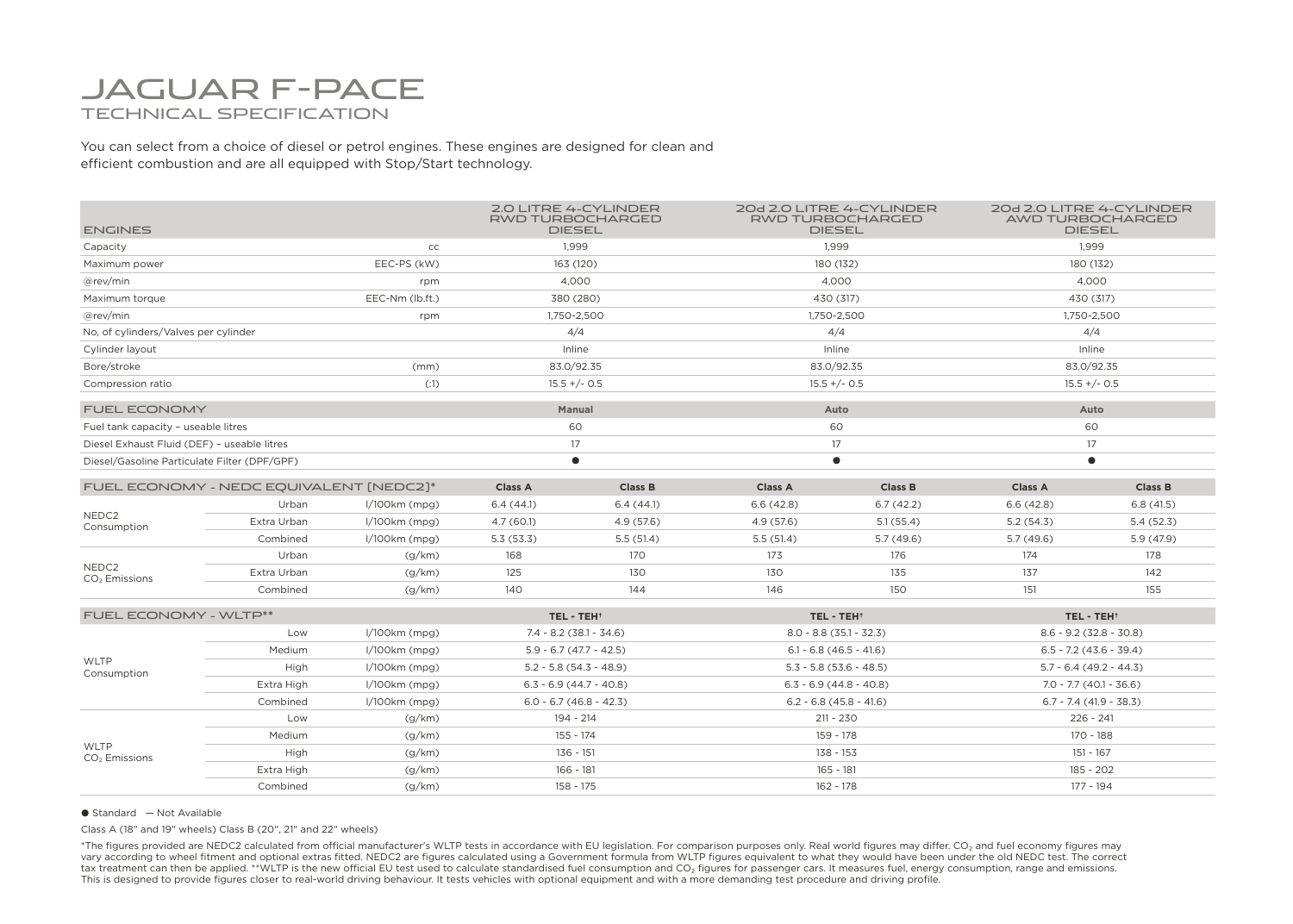|                           | 25d 2.0 LITRE 4-CYLINDER<br><b>TWIN TURBOCHARGED</b><br><b>DIESEL</b> |                | 30d 3.0 LITRE V6 TWIN<br><b>TURBOCHARGED</b><br><b>DIESEL</b> |                             | 25t 2.0 LITRE 4-CYLINDER<br><b>TURBOCHARGED</b><br><b>PETROL</b> |                            | 30t 2.0 LITRE 4-CYLINDER<br><b>TURBOCHARGED</b><br><b>PETROL</b> | 5.O LITRE<br><b>V8 SUPERCHARGED</b><br><b>PETROL</b> |
|---------------------------|-----------------------------------------------------------------------|----------------|---------------------------------------------------------------|-----------------------------|------------------------------------------------------------------|----------------------------|------------------------------------------------------------------|------------------------------------------------------|
| 1,999                     |                                                                       | 2,993          |                                                               | 1,997                       |                                                                  | 1,997                      |                                                                  | 5,000                                                |
| 240 (177)                 |                                                                       | 300 (221)      |                                                               |                             | 250 (184)                                                        |                            | 300 (221)                                                        | 550 (405)                                            |
| 4.000                     |                                                                       | 4.000          |                                                               | 5.500                       |                                                                  | 5.500                      |                                                                  | 6.000-6.500                                          |
| 500 (368)                 |                                                                       | 700 (516)      |                                                               | 365 (269)                   |                                                                  | 400 (295)                  |                                                                  | 680 (502)                                            |
| 1,500-2,500               |                                                                       | 1,500-1,750    |                                                               | 1,300-4,500                 |                                                                  | 1,500-4,500                |                                                                  | 2,500-5,500                                          |
|                           | 4/4                                                                   |                | 6/4                                                           |                             | 4/4                                                              |                            | 4/4                                                              | 8/4                                                  |
|                           | Inline                                                                |                | Longitudinal                                                  |                             | Inline                                                           |                            | Inline                                                           | Longitudinal                                         |
| 83.0/92.35                |                                                                       | 84/90.0        |                                                               |                             | 83.0/92.29                                                       |                            | 83.0/92.29                                                       | 92.5/93.0                                            |
|                           | $15.5 +/- 0.5$                                                        |                | 16.1                                                          |                             | $10.5 + (-0.5)$                                                  |                            | $9.5 + (-0.5)$                                                   | 9.5                                                  |
|                           | Auto                                                                  |                | Auto                                                          |                             | Auto                                                             |                            | Auto                                                             | Auto                                                 |
|                           | 60                                                                    |                | 66                                                            |                             | 82                                                               |                            | 82                                                               | 82                                                   |
| 17                        |                                                                       | 17             |                                                               |                             | $\qquad \qquad -$                                                |                            | $\overline{\phantom{m}}$                                         | $\overline{\phantom{m}}$                             |
| $\bullet$                 |                                                                       | $\bullet$      |                                                               |                             | $\bullet$                                                        |                            | $\bullet$                                                        | $\bullet$                                            |
| <b>Class A</b>            | <b>Class B</b>                                                        | <b>Class A</b> | <b>Class B</b>                                                | <b>Class A</b>              | <b>Class B</b>                                                   | <b>Class A</b>             | <b>Class B</b>                                                   | <b>Class B</b>                                       |
| 7.6(37.2)                 | 7.8 (36.2)                                                            | 7.4 (38.2)     | 7.6(37.2)                                                     | 9.4(30.1)                   | 9.4(30.1)                                                        | 9.8(28.8)                  | 9.9(28.5)                                                        | 16.5(17.1)                                           |
| 5.5(51.4)                 | 5.7(49.6)                                                             | 5.6(50.4)      | 5.7(49.6)                                                     | 6.5(43.5)                   | 6.7(42.2)                                                        | 6.7(42.2)                  | 6.9(40.9)                                                        | 9.3(30.4)                                            |
| 6.3(44.8)                 | 6.5(43.5)                                                             | 6.3(44.8)      | 6.4(44.1)                                                     | 7.5(37.7)                   | 7.7(36.7)                                                        | 7.9(35.8)                  | 8.0(35.3)                                                        | 11.9(23.7)                                           |
| 201                       | 206                                                                   | 196            | 202                                                           | 215                         | 216                                                              | 223                        | 225                                                              | 376                                                  |
|                           |                                                                       |                |                                                               |                             | 153                                                              |                            | 157                                                              |                                                      |
| 146                       | 150                                                                   | 147            | 151                                                           | 148                         |                                                                  | 153                        |                                                                  | 212                                                  |
| 166                       | 171                                                                   | 166            | 170                                                           | 172                         | 175                                                              | 179                        | 182                                                              | 272                                                  |
| TEL-TEH <sup>+</sup>      |                                                                       |                | TEL-TEH <sup>+</sup>                                          | TEL - TEH <sup>+</sup>      |                                                                  | TEL-TEH <sup>+</sup>       |                                                                  | TEH <sup>+</sup>                                     |
| $9.4 - 9.9$ (30.1 - 28.5) |                                                                       |                | $9.3 - 10.3(30.4 - 27.5)$                                     | $12.0 - 13.0$ (23.5 - 21.7) |                                                                  | $12.8 - 13.5(22.1 - 20.9)$ |                                                                  | 18.3 (15.4)                                          |
| $6.7 - 7.6$ (42.1 - 37.3) |                                                                       |                | $7.0 - 7.6(40.6 - 37.0)$                                      | $8.9 - 9.7$ (31.9 - 29.2)   |                                                                  | $9.3 - 10.1 (30.3 - 27.9)$ |                                                                  | 12.2(23.2)                                           |
| $6.0 - 6.6$ (47.5 - 42.7) |                                                                       |                | $6.2 - 6.8$ (45.2 - 41.3)                                     | $7.8 - 8.6$ (36.1 - 32.7)   |                                                                  | $8.1 - 8.8$ (34.8 - 32.1)  |                                                                  | 10.8(26.2)                                           |
| $7.0 - 7.7$ (40.5 - 36.6) |                                                                       |                | $8.0 - 8.4$ (35.1 - 33.5)                                     | $9.5 - 10.3$ (29.7 - 27.3)  |                                                                  | $9.7 - 10.7$ (29.1 - 26.5) |                                                                  | 11.9(23.7)                                           |
| $6.9 - 7.6$ (40.8 - 37.0) |                                                                       |                | $7.4 - 8.0$ (37.9 - 35.2)                                     | $9.2 - 10.0$ (30.7 - 28.2)  |                                                                  | $9.5 - 10.4$ (29.6 - 27.3) |                                                                  | 12.5(22.6)                                           |
| $246 - 260$               |                                                                       |                | 244 - 269                                                     | $273 - 296$                 |                                                                  | 290 - 307                  |                                                                  | 414                                                  |
| 176 - 199                 |                                                                       |                | 183 - 201                                                     | $201 - 219$                 |                                                                  | $211 - 229$                |                                                                  | 275                                                  |
| 156 - 173                 |                                                                       |                | 164 - 180                                                     | 177 - 196                   |                                                                  | 183 - 199                  |                                                                  | 243                                                  |
| 183 - 203                 |                                                                       |                | $211 - 221$                                                   | $216 - 234$                 |                                                                  | $219 - 241$                |                                                                  | 268                                                  |

†TEL (Test Energy Low) and TEH (Test Energy High) figures are shown as a range under WLTP testing measures. TEL refers to the lowest/most economical figures (with the lightest set of options).<br>TEH refers to the highest/le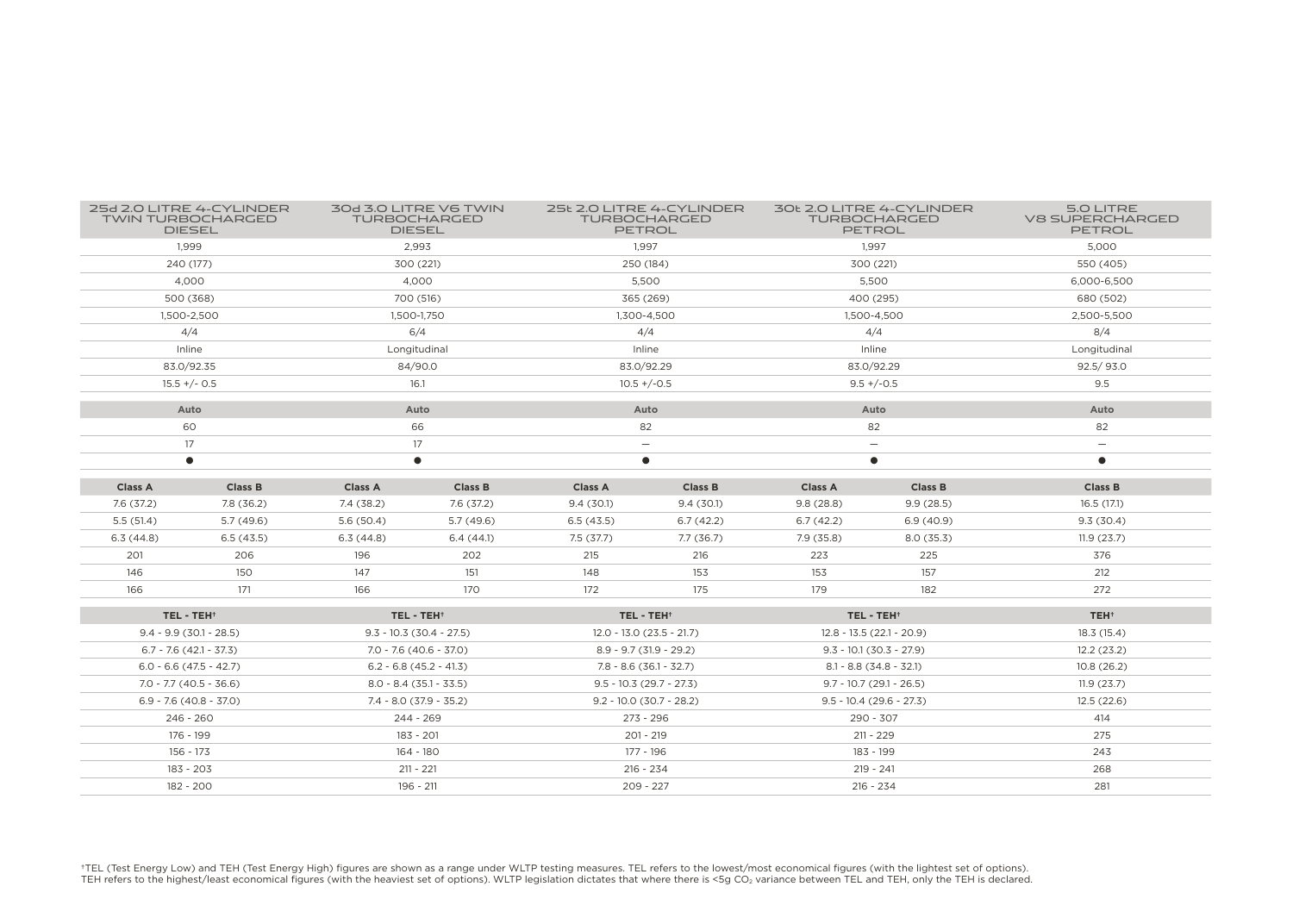## JAGUAR F-PACE TECHNICAL SPECIFICATION

### Configure your vehicle at jaguar.com

| PERFORMANCE                              | <b>2.0 LITRE 4-CYLINDER</b><br><b>RWD TURBOCHARGED</b><br><b>DIESEL</b> | 20d 2.0 LITRE 4-CYLINDER<br><b>RWD TURBOCHARGED</b><br><b>DIESEL</b> | 20d 2.0 LITRE 4-CYLINDER<br>AWD TURBOCHARGED<br><b>DIESEL</b> |
|------------------------------------------|-------------------------------------------------------------------------|----------------------------------------------------------------------|---------------------------------------------------------------|
| Acceleration (secs) 0-100 km/h (0-60mph) | 10.2(9.6)                                                               | 8.6(8.1)                                                             | 9.0(8.4)                                                      |
| Maximum speed km/h (mph)                 | 195 (121)                                                               | 208 (129)                                                            | 208 (129)                                                     |
| <b>BRAKES</b>                            |                                                                         |                                                                      |                                                               |
| Front type                               |                                                                         | Single Piston Sliding Caliper, Vented Disc                           |                                                               |
| Front diameter (mm)                      | 325                                                                     | 325                                                                  | 325                                                           |
| Rear type                                |                                                                         | Single Piston Sliding Caliper, Vented Disc                           |                                                               |
| Rear diameter (mm)                       | 325                                                                     | 325                                                                  | 325                                                           |
| Park Brake                               |                                                                         | iEPB, motor on caliper                                               |                                                               |
| WEIGHTS [kg]*                            |                                                                         |                                                                      |                                                               |
| Unladen weight (EU)**                    | 1,760                                                                   | 1,790                                                                | 1,845                                                         |
| Unladen weight (DIN) <sup>+</sup>        | 1.685                                                                   | 1.715                                                                | 1.770                                                         |
| Gross Vehicle Weight (GVW)               | 2,380                                                                   | 2,380                                                                | 2,460                                                         |
| TOWING [kg]                              |                                                                         |                                                                      |                                                               |
| Unbraked trailer                         | 750                                                                     | 750                                                                  | 750                                                           |
| Maximum towing                           | 1,600                                                                   | 2,400                                                                | 2,400                                                         |
| Maximum coupling point (nose weight)     | 100                                                                     | 100                                                                  | 100                                                           |
| Maximum vehicle and trailer combination  | 3,980                                                                   | 4,780                                                                | 4,860                                                         |
| ROOF CARRYING [kg]                       |                                                                         |                                                                      |                                                               |
| Maximum roof load (including cross bars) | 75                                                                      | 75                                                                   | 75                                                            |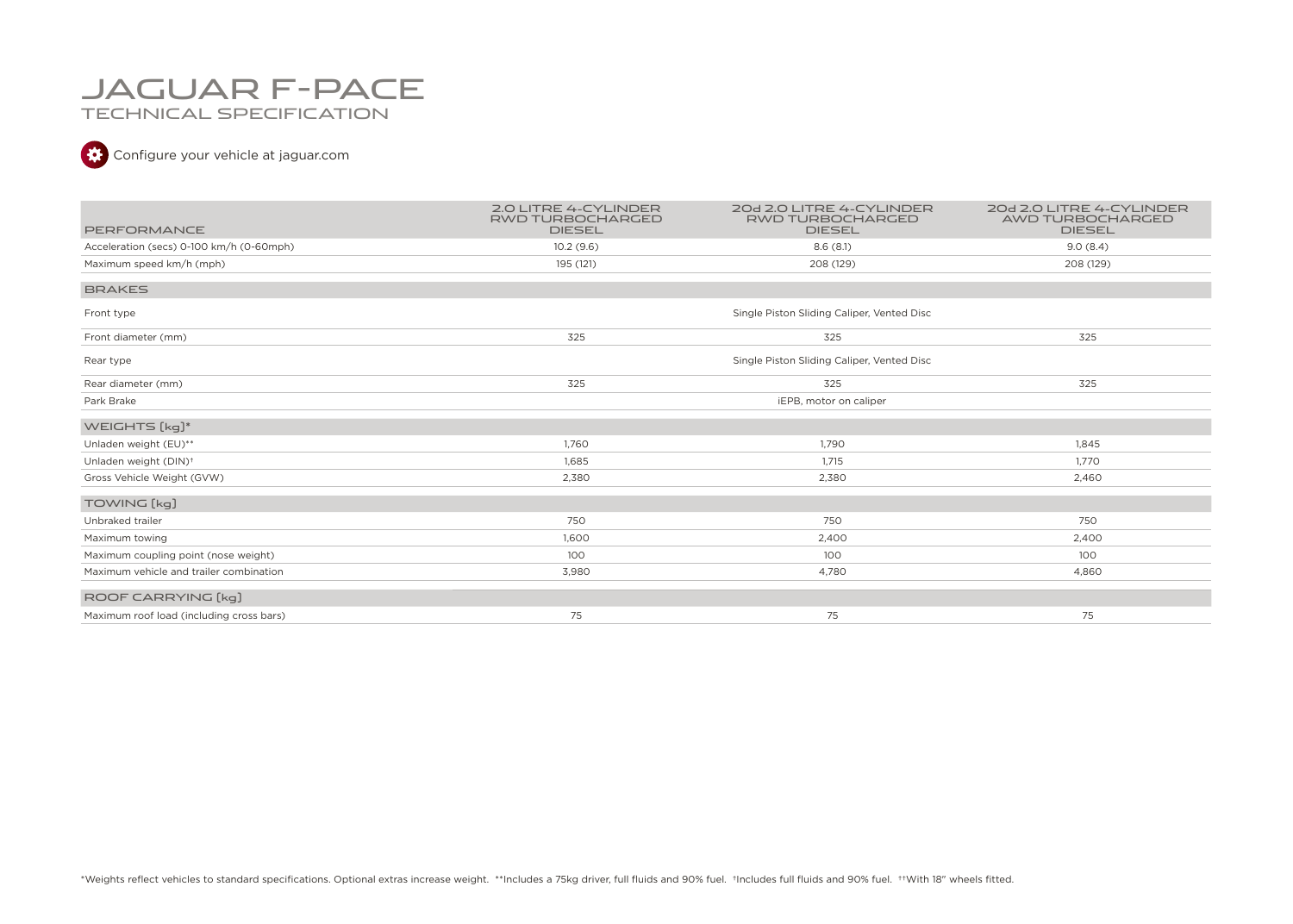| 25d 2.0 LITRE 4-CYLINDER<br><b>TWIN TURBOCHARGED</b><br><b>DIESEL</b> | 30d 3.0 LITRE V6 TWIN<br><b>TURBOCHARGED</b><br><b>DIESEL</b>     | 25t 2.0 LITRE 4-CYLINDER<br><b>TURBOCHARGED</b><br>PETROL | 30t 2.0 LITRE 4-CYLINDER<br><b>TURBOCHARGED</b><br>PETROL | <b>5.0 LITRE</b><br><b>V8 SUPERCHARGED</b><br>PETROL |
|-----------------------------------------------------------------------|-------------------------------------------------------------------|-----------------------------------------------------------|-----------------------------------------------------------|------------------------------------------------------|
| 7.2(6.8)                                                              | 6.4(6.2)                                                          | 7.0(6.6)                                                  | 6.1(5.8)                                                  | 4.3(4.1)                                             |
| 217 (135)                                                             | 220 (137) <sup>++</sup> / 241 (150)                               | 217 (135)                                                 | 220 (137) <sup>++</sup> /233 (145)                        | 283 (176)                                            |
|                                                                       |                                                                   |                                                           |                                                           |                                                      |
|                                                                       | 4-piston aluminium monobloc fixed caliper,<br>Vented 2-piece disc |                                                           |                                                           |                                                      |
| 325                                                                   | 350                                                               | 325                                                       | 350                                                       | 395                                                  |
|                                                                       |                                                                   | Single Piston Sliding Caliper,<br>Vented 2-piece disc     |                                                           |                                                      |
| 325                                                                   | 325                                                               | 325                                                       | 325                                                       | 396                                                  |
|                                                                       |                                                                   | iEPB, motor on caliper                                    |                                                           |                                                      |
|                                                                       |                                                                   |                                                           |                                                           |                                                      |
| 1.880                                                                 | 1.954                                                             | 1,831                                                     | 1,842                                                     | 2,070                                                |
| 1,805                                                                 | 1.879                                                             | 1,756                                                     | 1.767                                                     | 1,995                                                |
| 2,470                                                                 | 2,570                                                             | 2,460                                                     | 2,460                                                     | 2,550                                                |
|                                                                       |                                                                   |                                                           |                                                           |                                                      |
| 750                                                                   | 750                                                               | 750                                                       | 750                                                       | 750                                                  |
| 2,400                                                                 | 2,400                                                             | 2,400                                                     | 2,400                                                     | 2,400                                                |
| 100                                                                   | 100                                                               | 100                                                       | 100                                                       | 100                                                  |
| 4,870                                                                 | 4,970                                                             | 4,860                                                     | 4,860                                                     | 4,950                                                |
|                                                                       |                                                                   |                                                           |                                                           |                                                      |
| 75                                                                    | 75                                                                | 75                                                        | 75                                                        | 75                                                   |
|                                                                       |                                                                   |                                                           |                                                           |                                                      |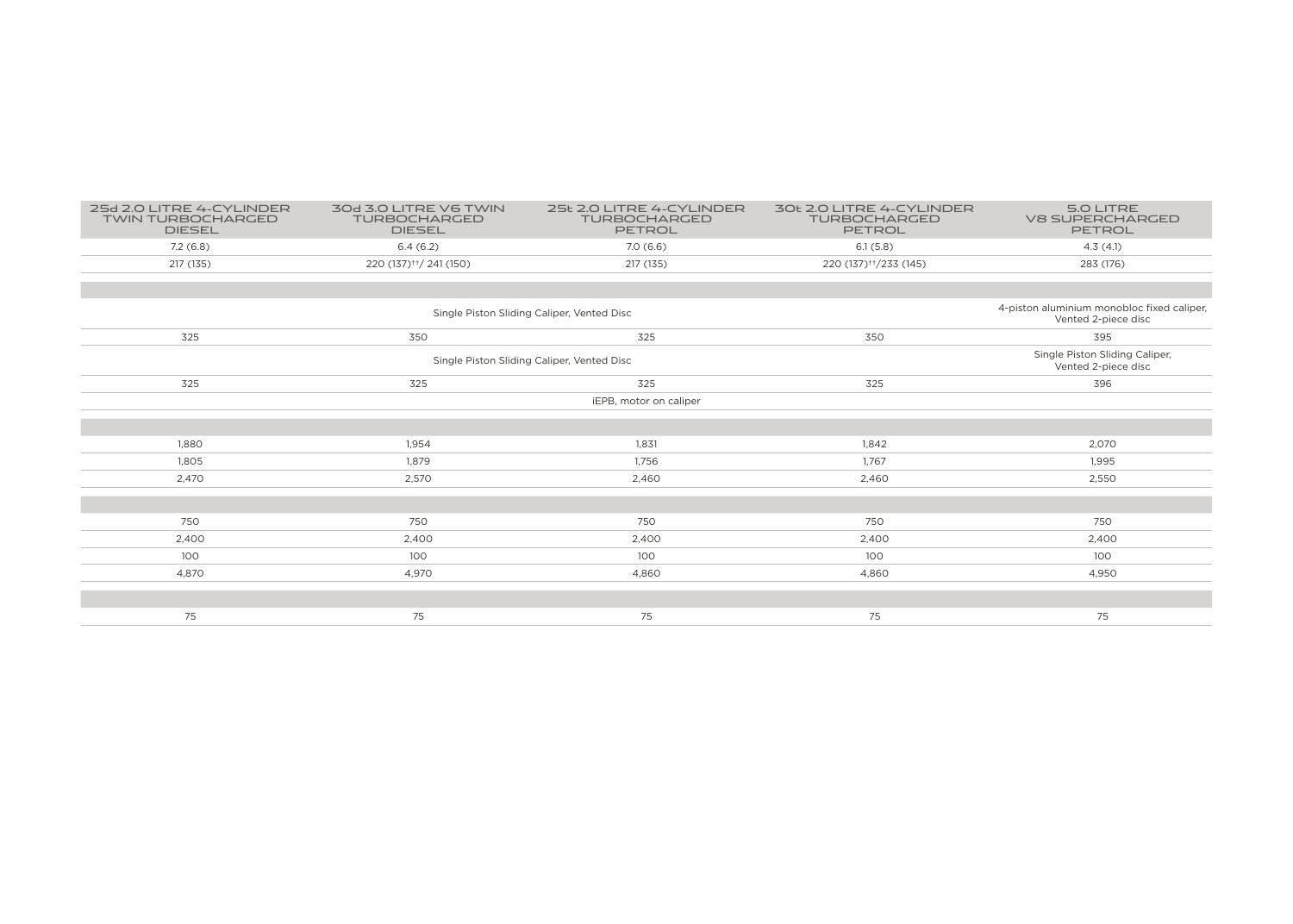## DIMENSIONS

### **Vehicle Height**

1,666mm (1,670mm on SVR)

#### **Headroom**

Maximum front/rear headroom with Panoramic roof fitted 978/952mm Maximum front/rear headroom with standard roof 1,007mm/977mm

### **Legroom**

Maximum front legroom 1,023mm Maximum rear legroom 944mm

**Loadspace Capacity**  Height 748mm, Width 1,253mm Loadspace width between arches 1,050mm Maximum loadspace volume behind first row Dry\* 715 litres, Wet\*\* 1,099 litres Maximum loadspace volume behind second row Dry\* 385 litres, Wet\*\* 650 litres





\*Dry: Volume as measured with VDA-compliant solid blocks (200mm x 50mm x 100mm). \*\*Wet: Volume as measured by simulating the loadspace filled with liquid.

Dimensions were measured with vehicle at unladen weight.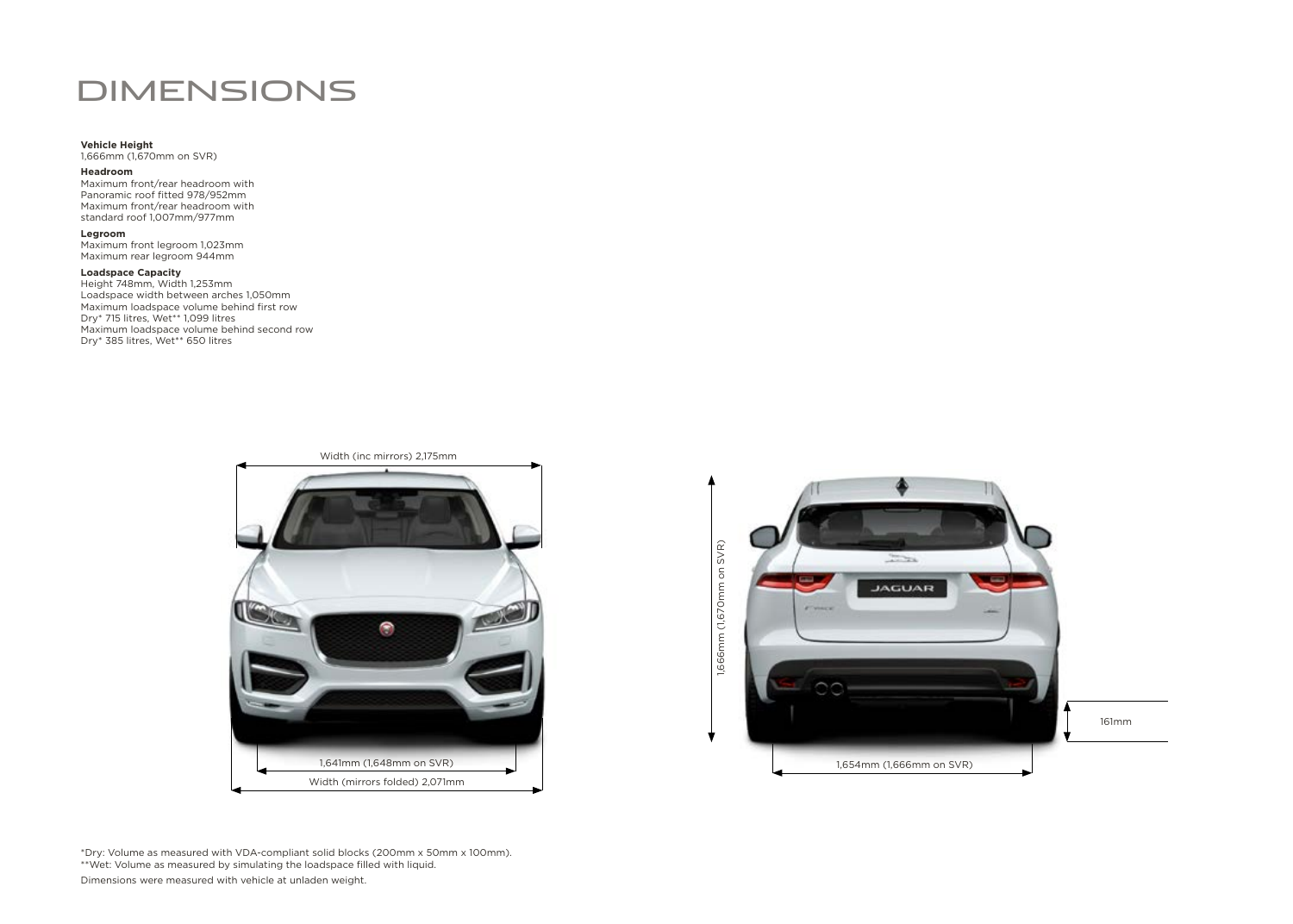